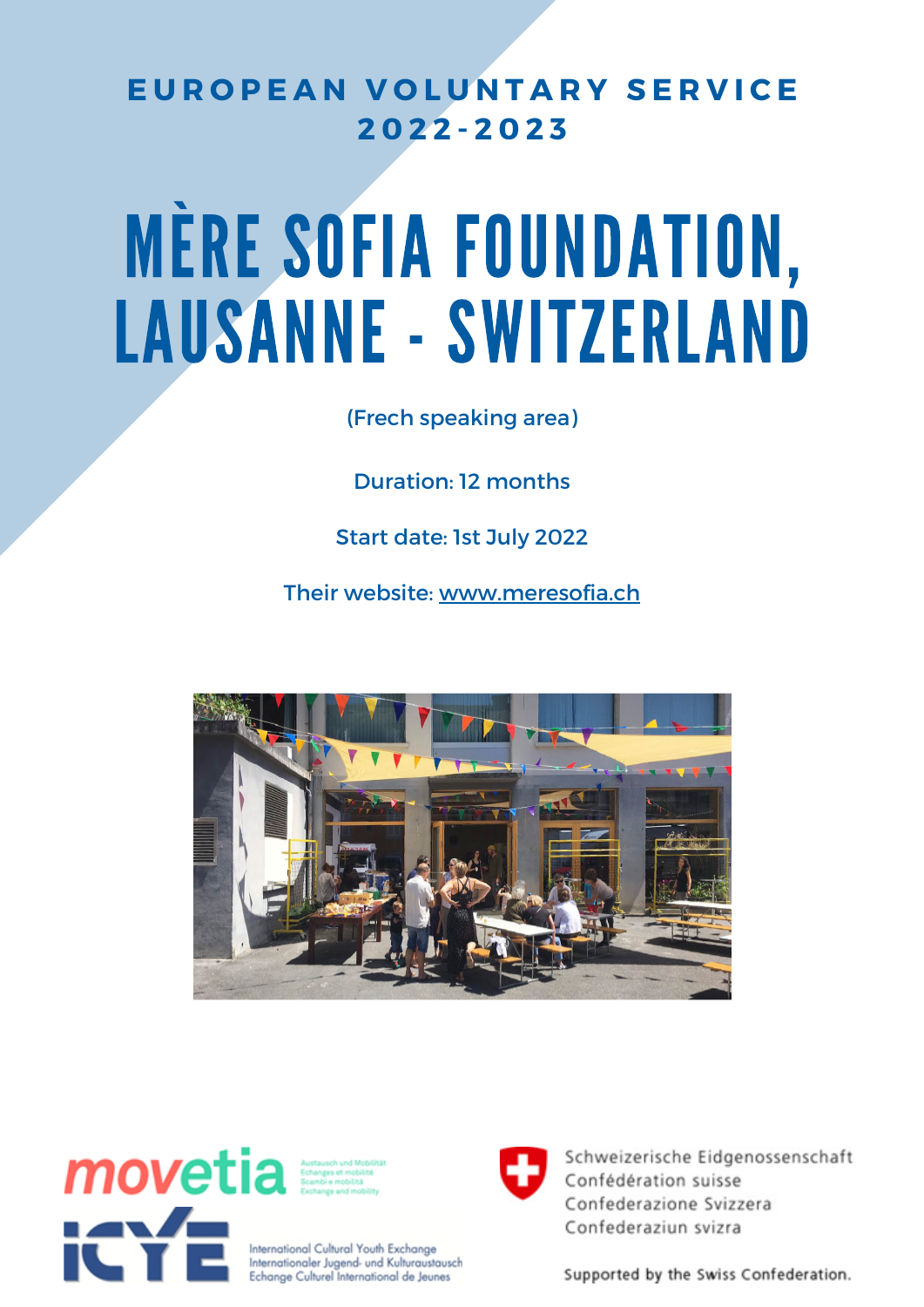## **GENERAL INFORMATION ABOUT THE** EUROPEAN VOLUNTARY SERVICE (EVS)

The European Voluntary Service (EVS) is an exchange programme financed by the Swiss government and not the EU because Switzerland is not member of the Erasmus+ programm. It is open to young people between 18 and 30.

The volunteer will work about between 32-38 hours per week for 12 months. They will receive a certificate of participation at the end of the volunteering period.

The European Voluntary Service programme is managed by the Swiss Agency for Exchange and Mobility, Movetia.

The scholarship covers the following benefits:

- Travel expenses (400CHF)
- Board and lodging
- Pocket money (250 CHF/month)
- Language support
- Liability, health and accident insurance







International Cultural Youth Exchange Internationaler Jugend- und Kulturaustausch Echange Culturel International de Jeunes



Schweizerische Eidgenossenschaft Confédération suisse Confederazione Svizzera Confederaziun svizra

Supported by the Swiss Confederation.